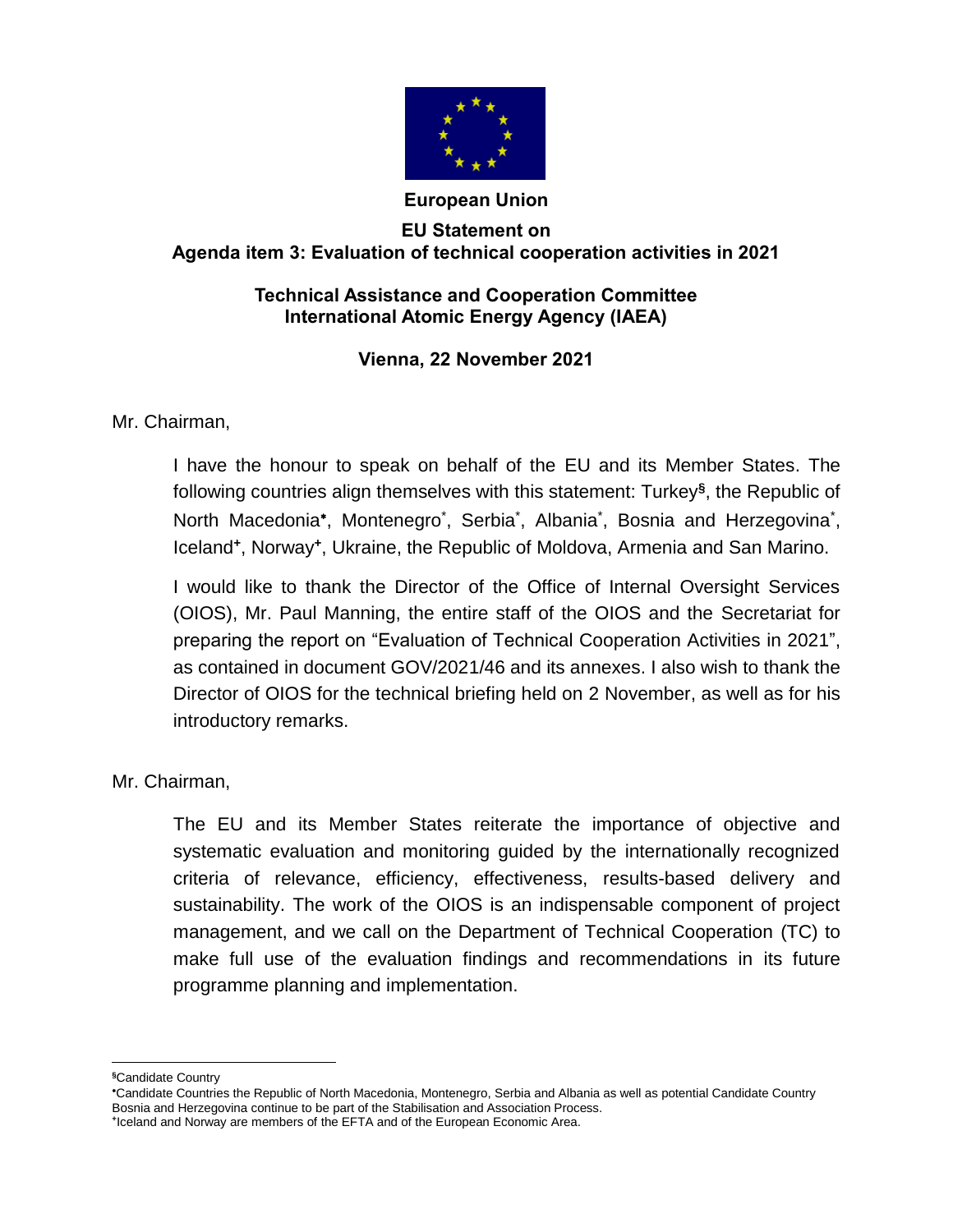We take note that OIOS was able to complete all Country-level Evaluation and Audit (CLEAs) exercises this year despite the ongoing COVID-19 restrictions and unexpected staffing constraints. We commend Director Manning and his team for this achievement and look forward to further expanding the country coverage in 2022 and beyond.

This year's report has focused on four country-level exercises in the European region and the evaluation of TC project design. We note with satisfaction the OIOS' conclusion that the Agency's support adds significant value, is well focused and relevant to the national development needs and priorities. We also welcome the recognized importance of having key national priorities linked to the EU acquis in those countries and their complementarity with the Sustainable Development Goals. The outcome of the evaluation of "Agency internal collaboration in the TC Project Design Phase" is equally promising, underlining that the enhanced cooperation and coordination between various departments of the IAEA Secretariat throughout the TC project cycle helps to improve the quality of TC projects.

The report further notes, however, the imbalance between the volume of TC programme procurements and human resources availability. The Agency should therefore consider placing more focus on technical advice and capacity-building activities than on procurement. This is particular relevant in the context of another reoccurring OIOS finding that the process for managing TC procurement is not as sustainable as it should be, which has resulted, inter alia, in delays in implementation and could even jeopardize the delivery of the TC Programme. We encourage the TC Department to look closely into the nine areas identified by the OIOS to improve the efficiency in TC procurement.

We also invite the IAEA to enhance productive partnerships with other UN organisations at the country level, for example by utilizing existing training and coordination opportunities for Secretariat staff and Member States.

Furthermore, we note the OIOS recommendation that gender mainstreaming remains a challenge to both the Secretariat's staff and TC counterparts. We encourage the Agency to take further practical steps to effectively mainstream gender considerations in its programmes and projects. This is a long-standing EU request. We thus urge the Secretariat to incorporate a gender equality perspective in the TC Department's monitoring approach and to implement the related OIOS recommendations.